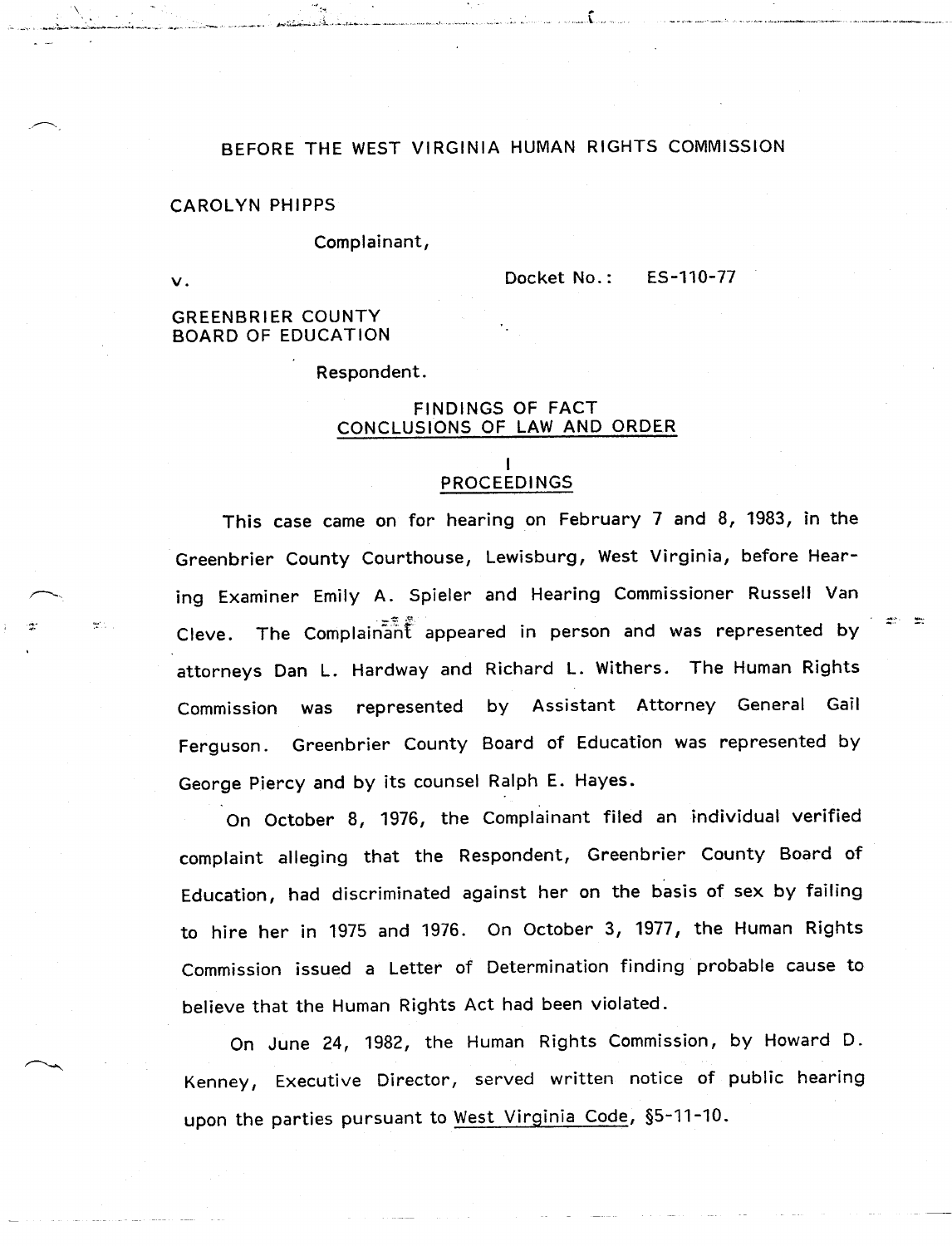On June 29, 1982, pursuant to §7.10 of the Administrative Regulations of the Human Rights Commission a pre-hearing order was entered by Hearing Examiner Emily A. Spieler. A pre-hearing conference was held, at which the Complainant appeared in person, and was represented by attorney Dan Hardway, the Human Rights Commission was represented by Assistant Attorney General Mary Lou Newberger, and the Respondent appeared by its counsel, Ralph Hayes. The matters determined at the pre-hearing conference and by pre-hearing submission were summarized briefly by the Hearing Examiner at the commencement of the public hearing. (Tr. 1-4-17)

The Complainant and Respondent had full opportunity at public hearing to call witnesses and present evidence relevant to this complaint. Extensive evidence was offered, and parties were represented vigorously and competently by counsel.

The Complainant and Human Rights Commission offered in support of the complaint the testimony of the following:

Robert Gabrys, Director of Educational Personnel Development for the State Department of Education, Robert Williams, a vocational expert; Raymond Hammarth, statistician; Patricia Urbas, female applicant to Respondent for supervisory and teaching posts; Mary O'Dell Phipps, Complainant's mother who was the only full-time woman principal in Greenbrier County from 1972 to 1975 when, she alleges, she was involuntarily demoted to teacher status; and the Complainant herself. Respondent called as its witnesses Clarence Hinkle, Superintendent of Schools in Greenbrier County during the time in question, and George Piercy, Respondent's Personnel Director. In addition, extensive documentary evidence was offered and incorporated into the record.

 $\overline{c}$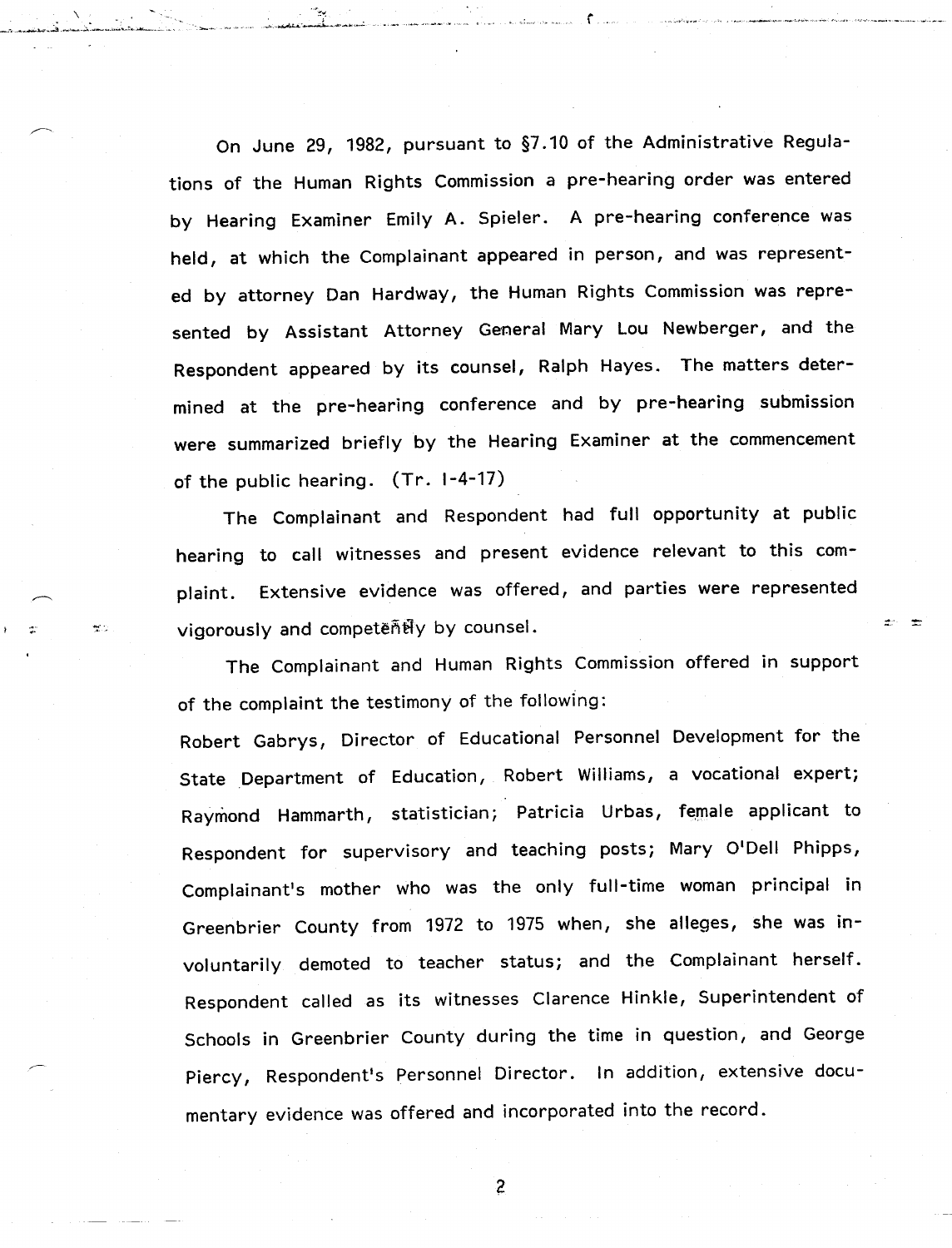The West Virginia Human Rights Commission, after full consideration of the testimony, the credibility of witnesses, all exhibits presented, all motions, and argument of counsel, the recommendation of the Hearing Examiner, and exceptions thereto, makes the Findings of Fact, Conclusions of Law and Order as set forth herein.

\ . . - *\_.....-.\_i..\_~~\_..... ~.... ~..:.~, \_\_*.'-'-=--

 $\frac{1}{2}$ 

### II ISSUES

The issues presented for resolution in this matter are as follows:

- 1. Did the Respondent's failure to hire Complainant as a principal in 1975 or 1976 constitute illegal discrimination based upon sex?
- 2. Did the Respondent's failure to hire Complainant as a teacher in 1975 or 1976 constitute illegal discrimination based on sex?
- f the Respondent did so discriminate in 1975, did said discrimin 3. tory activities constitute a continuing pattern of discrimination?
- 4. If the Respondent did so discriminate, what is the appropriate remedy due Complainant?

## $|1|$ FINDINGS OF FACT

1. Respondent, Greenbrier County Board of Education, operates the public school system in Greenbrier County, West Virginia. All personnel decisions are ultimately made by the Board itself. The Board employs a Superintendent of Schools' to oversee operations of the school system and to make recommendations to the Boardregarding, among other matters, personnel actions. The Board of

 $\mathbf{3}$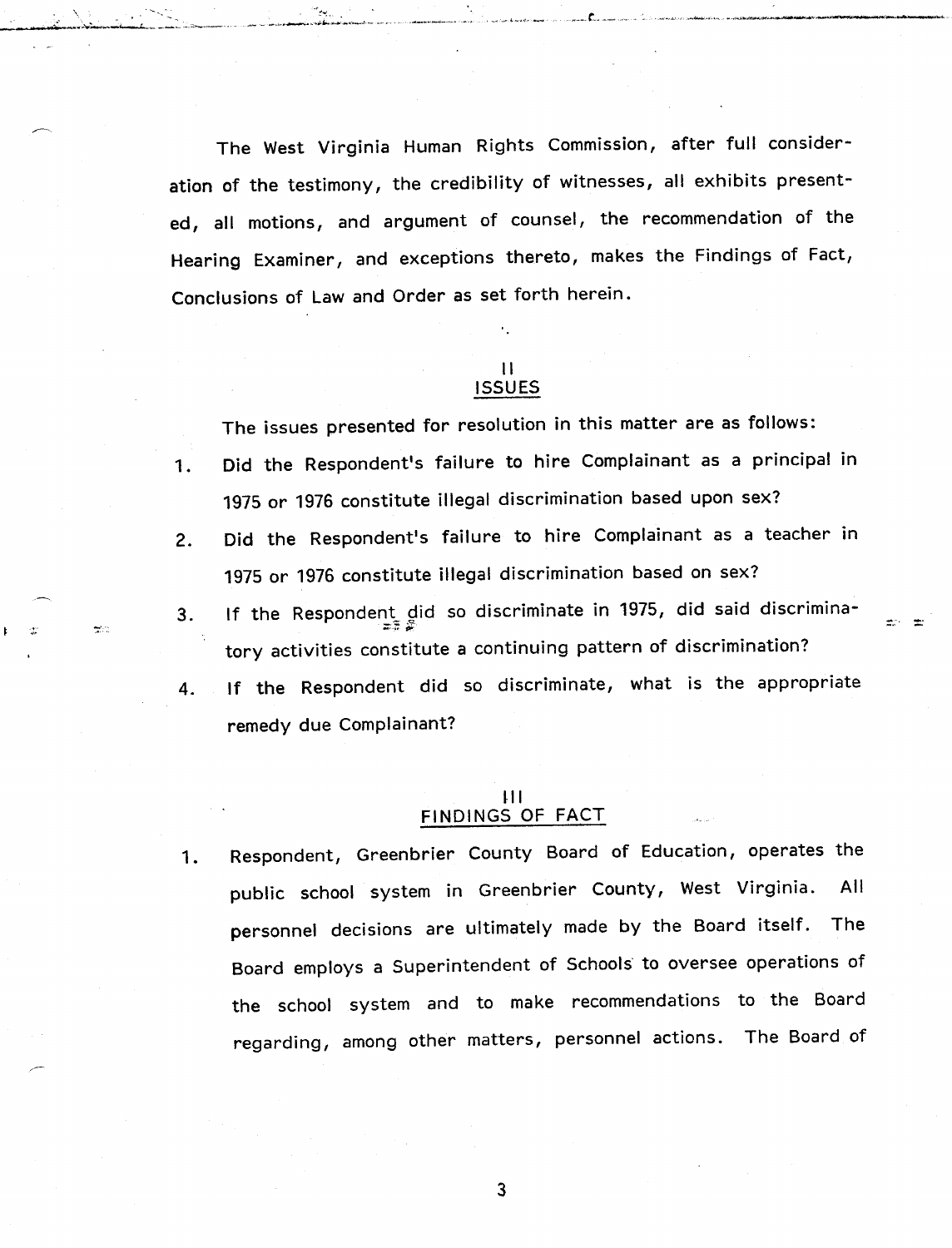Education may not hire someone not recommended by the Superintendent. From 1967 to 1980, Clarence Hinkle was the Superintendent. Since 1975, George Piercy has been the Personnel Director, and has been involved in evaluation of teaching personnel and applicants for employment.

2. Complainant, Carolyn Phipps, is a 41-year old white woman.

 $\mathcal{D}^{\star}$  .

- 3. In 1975-76, Ms. Phipps held a permanent professional certificate for teaching effective January 13, 1969, endorsed for Counselor major 1 through 12, English major 7 through 12, General Science major 7 through 9, Teacher-counselor major 7 through 12, Elementary Education 1 through 8, and Journalism major 7 through 12, and a permanent professional administrative certificate effective July 1, 1972, endorsed for Counselor major 1 through 9. Her training classification for salary purposes was a masters plus 30. Her administrative certificate was not endorsed for principal for any level.
- 4. Prior to 1966, Ms. Phipps was employed in Greenbrier County as a homebound teacher for 144 hours and as a full-time elementary school teacher for over four years. She voluntarily resigned her employment in Greenbrier County in 1966 at the end of the contract, or school year, in order to accept a position with the Nicholas County school system.
- 5. Ms. Phipps worked for seven years as a high school teacher and counselor at Richwood High School in Nicholas County, from 1966 through the 1972-73 school year, after which she was involuntarily transferred to teach at Glade Creek Elementary School. She wasassigned to Glade Creek for the 1973-74 and 1974-75 school years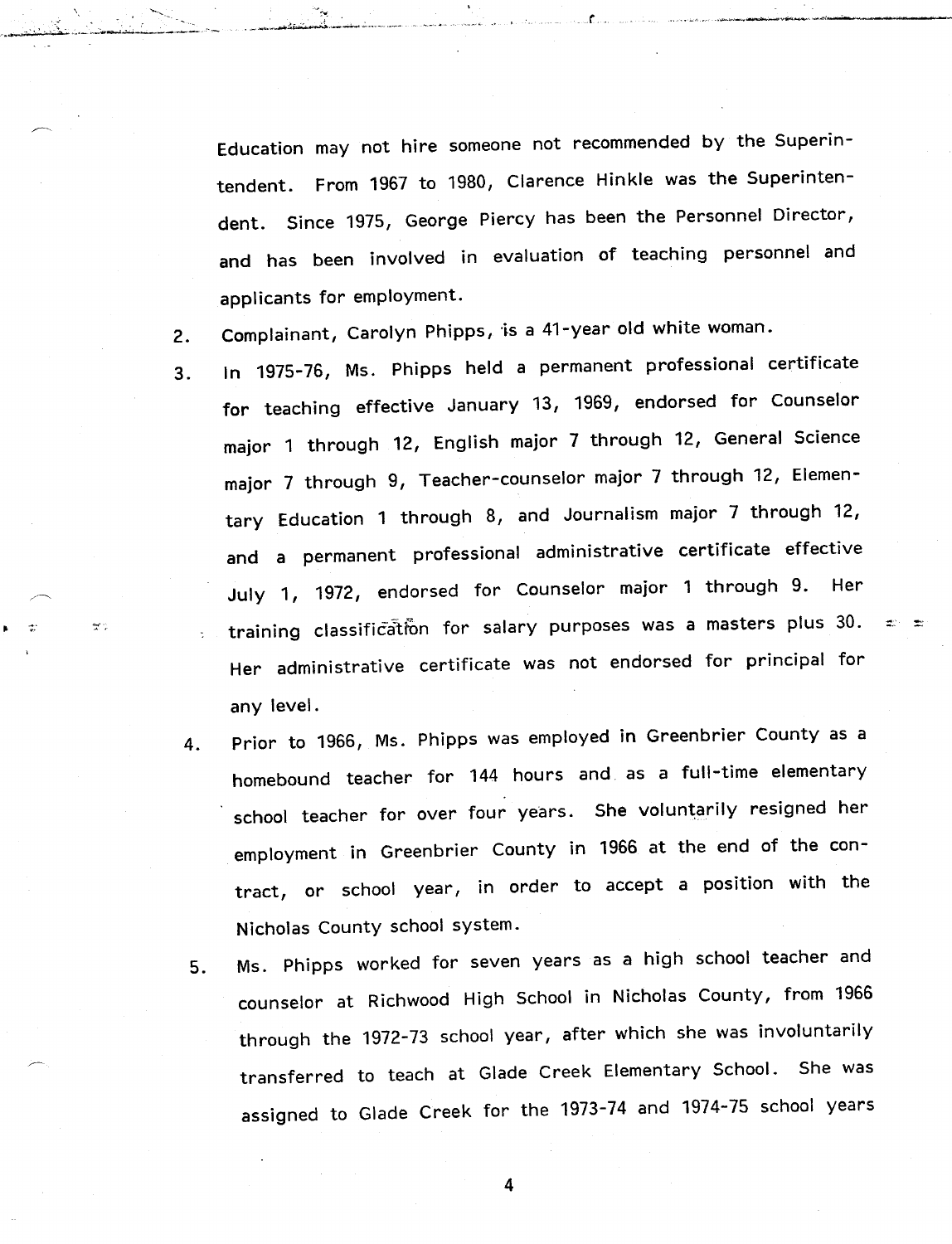as an elementary school teacher. During the first year of this assignment, she worked three months and then ceased work until the following September. She resigned her position in the second year of this assignment after one month, on September 23, 1974. Her first year leave and resignation early in her second year at Glade Creek Elementary were· due to chronic health problems exacerbated by the distance she had to travel to Glade Creek and the stress of a grievance procedure with which she was involved.

~~":'.'.~~~;"" ..

والجوه

- 6. In 1975-76, Ms. Phipps was placed on the substitute list in Greenbrier County, and worked 22 days during that year as a substitute teacher, primarily at East Rainelle Elementary School.
- Ms. Phipps has suffered from arthritis since childhood, which does 7. not chronically disable her from working, but can become disabling when stress,  $\vec{\sigma}$ <sup>\* \*</sup>additional physical problems, exacerbate the In 1975 and 1976 she was not totally and permanently ailment. disabled. She did, however, indicate in her own testimony that, subsequent to her resignation from Glade Creek Elementary School, she did not feel physically able to work as a full-time teacher until mid-1976, although she felt she could handle ,an administrator's job, which is less physically demanding.
- 8. The West Virginia State Board of Education establishes certification requirements for teachers and school administrators in all West Virginia public schools. Under these requirements, a principal must hold an administrative certificate endorsed for principal in the grade-level school he or she is supervising. There are two exceptions to this rule. First, in a combined elementary-juniorhigh school, endorsement either for elementary or for secondary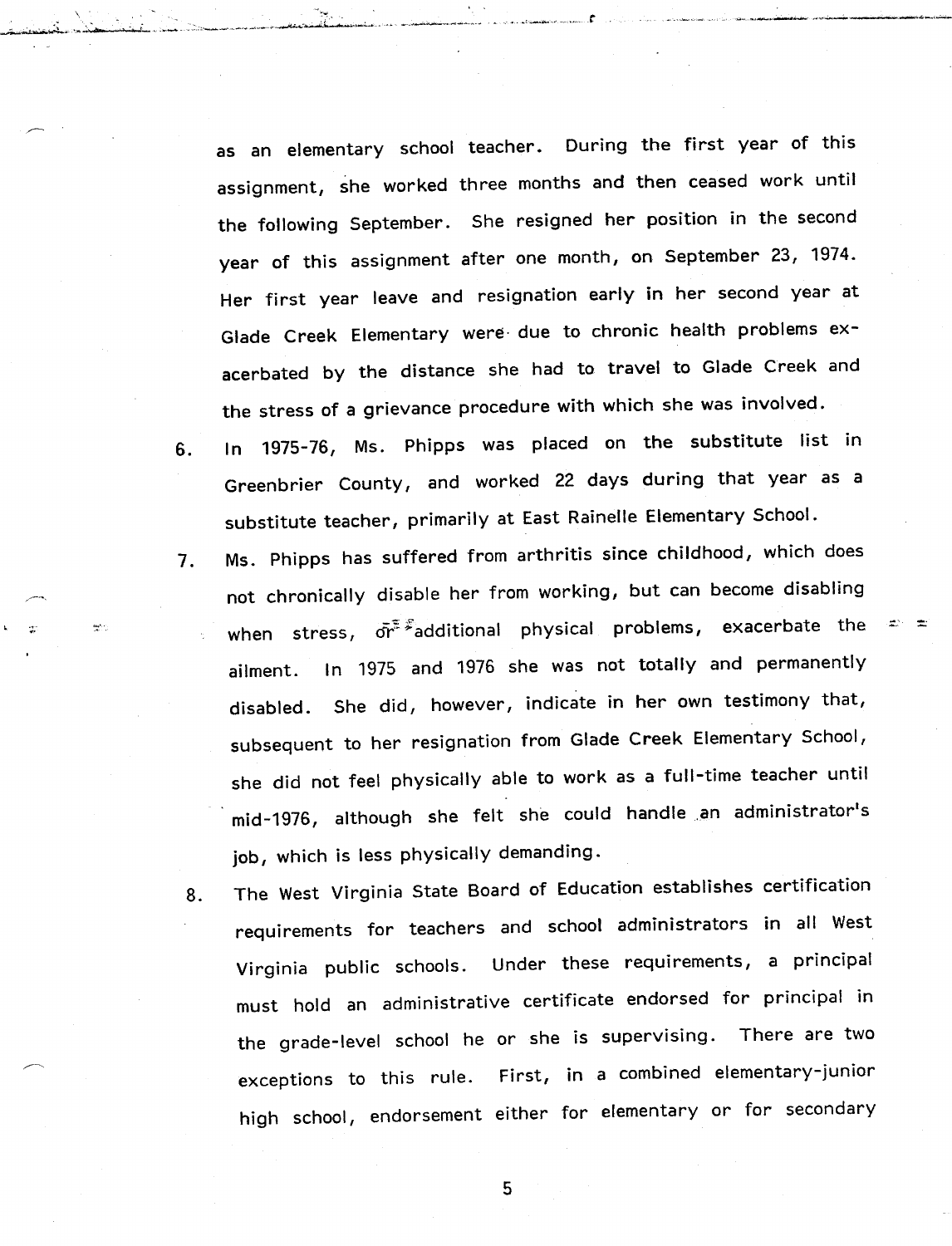principal is proper certification for an individual to hold the principal position. Second, when there is no applicant with proper certification, a county may employ an uncertified person as chief administrator in an elementary school. In these situations, the county is required to select the best available candidate and seek Administrative Head authorization from the State Board for the non-certified person who is employed. Such authorization must be renewed annually if the county is to comply properly with state regulations. Where a fully certified candidate is available to act as principal, however, a person not certified to act as principal is not considered to be qualified and cannot be hired.

- 9. In selecting an individual for an administrative head position, the county must give first preference to teachers with teaching certificates who want =to qualify for full certification as principals. In order to maintain this authorization, the individual must pursue continuing education leading to full certification.
- 10. The hiring and promotion process used in Greenbrier County in 1975 and 1976 was largely subjective and informal. Recommenda- . tions to the School Board were formulated by. Hinkle, with the assistance of Piercy, and, where appropriate, the principal of a school where there was a teaching vacancy. Applications were generally received at Hinkle's office. Applicants who sent letters of inquiry not on the formal application form might be considered if county personnel knew the applicant personally. An applicant's certification, experience, and references were factors considered in

 $6\phantom{1}$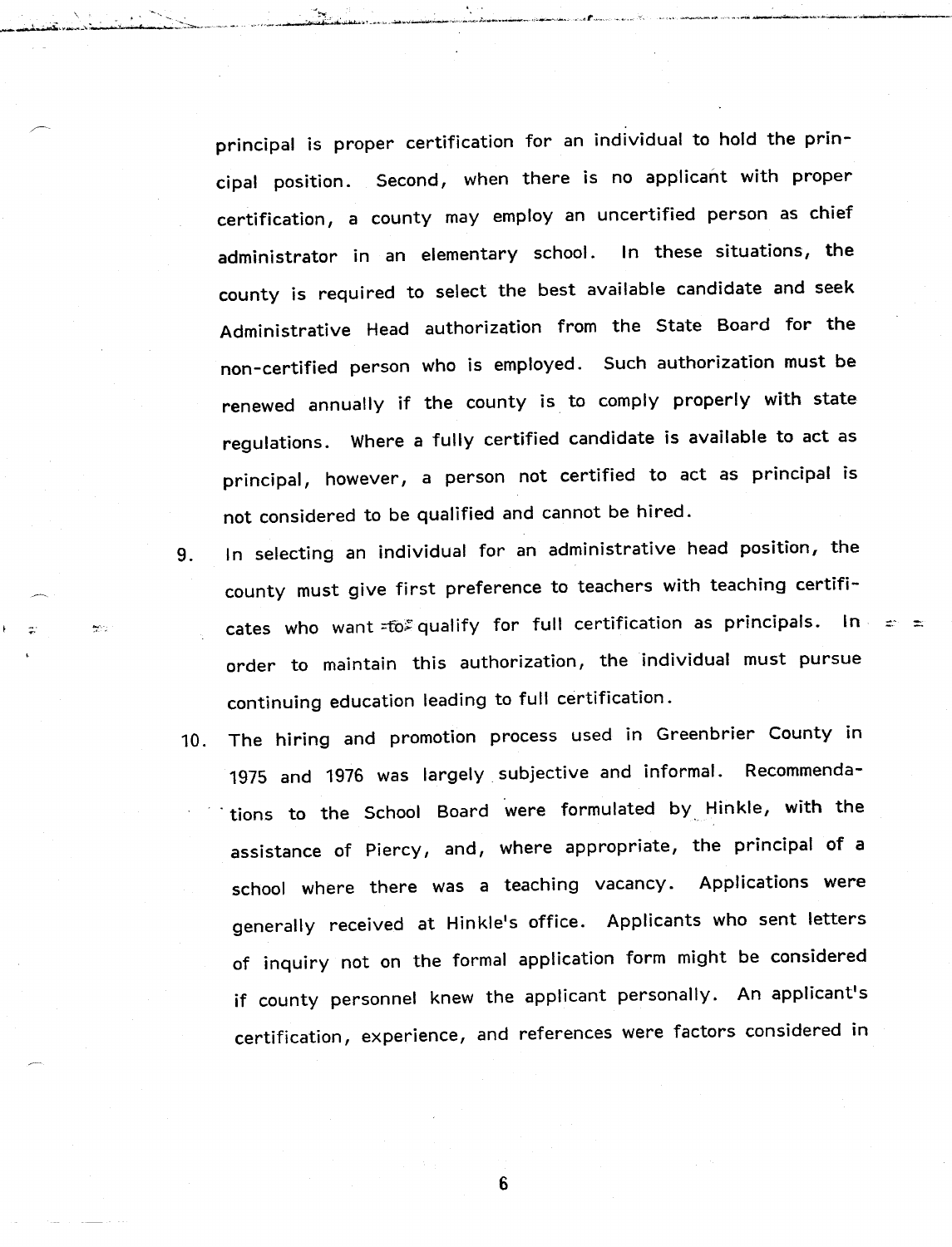the selection process. Responses were not necessarily sent to letters or applications unless a specific request was made for a response. After review of the written applications, references and certification would be checked and the candidate interviewed. Testimony of Respondent's witnesses was inconsistent regarding the order in which these tasks'were performed.

"";,,~.~..:.. . \_I ~,~.,,: ::;.'.--~~'''''-''':~''~'''C'''\_'\_-''''''''''''''''''';'''''\_''''\_''' :\_~...•.~.,..:...:" ••,.,\_\_.•.\_\_, ..( ..\_

- 11 . Respondent had no general written policy regarding procedures for hiring or promotion. In 1976, Respondent did have a written policy which indicated that no one would be denied an interview if one was requested.
- 12. In general, Respondent gave preference to county school board employees over outside applicants when a vacancy occurred for which the individual was qualified.
- 13. Principals, administrative heads, and teachers were all employed under one-year individual employment contracts which were renewable annually. After four years, certified teachers only received a continuing contract. The policy of the County was to re-employ persons in the positions they held as long as their performance considered satisfactory. Fully certified employees were **was** formally reemployed by the Board in April for the next school year. In contrast, Respondent did not enter into employment contracts with non-certified personnel until after June 30 in any year, in order to maximize the possibility of finding fully qualified candidates.
	- 14. In January 1975, Ms. Phipps wrote to Respondent indicating she was interested in working at East Rainelle Elementary School, and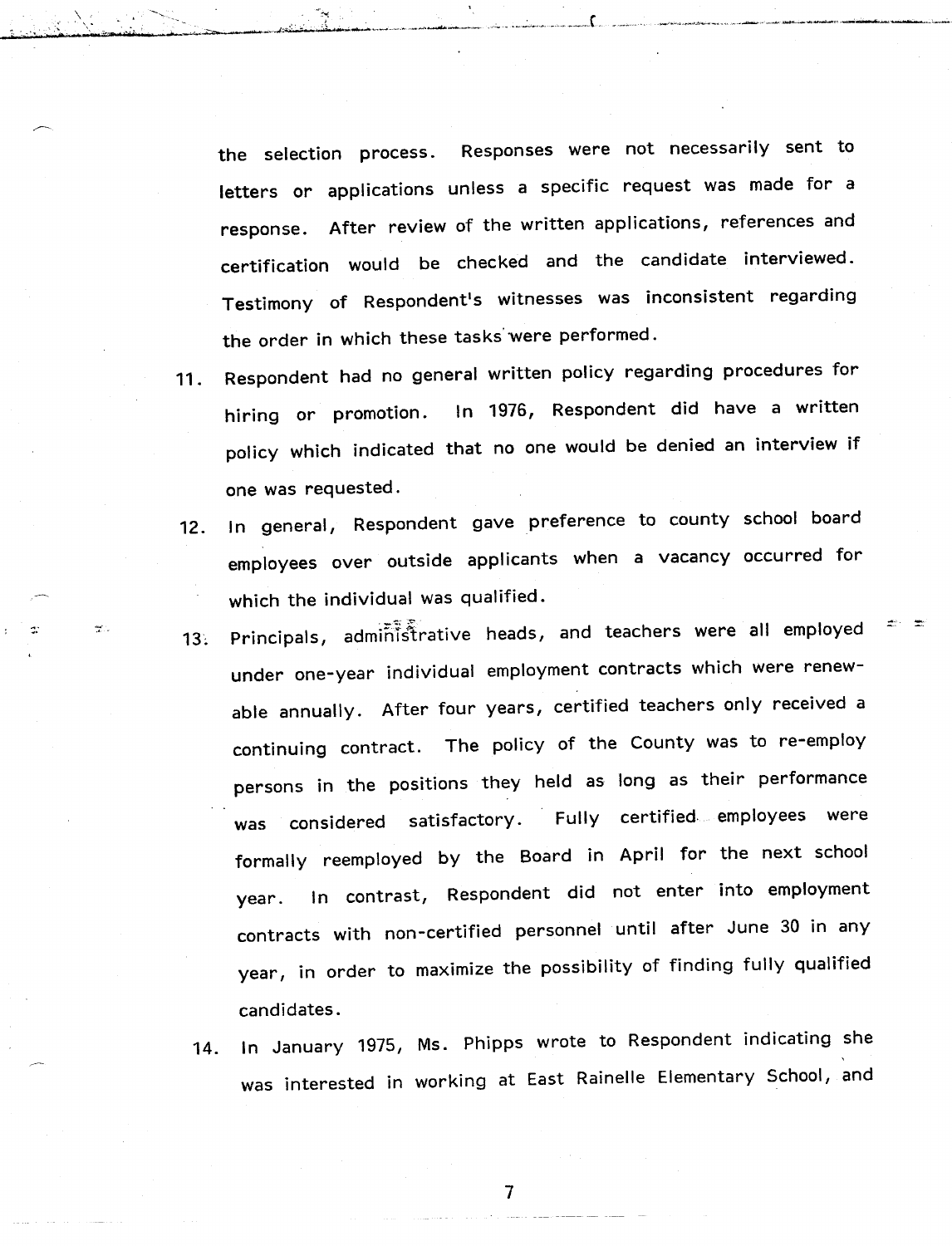expressing particular interest in one substitute position. Based upon her overall testimony and the letters from Complainant and from Mary O'Dell Phipps, incorporated into this record as Complainant's Exhibits 21-24, we find that her interest at this time was in the particular substitute position available at East Rainelle, and cannot be considered an. application for a full-time teaching position for the following school year. The position in question was filled with a qualified woman.

15. On May 20, 1975, Ms. Phipps, by letter, applied for the position as principal of the East Rainelle Elementary School for the 1975-76 school year. She did not in this letter renew her request for a teaching position at East Rainelle. The position was filled with Alvin Meadows, a male, who had been principal at Crichton Elementary and Junior<sup>-</sup> High School in Greenbrier County, and who was fully certified to act as an elementary school principal. In view of the availability of fully certified personnel, Ms. Phipps was not qualified for this position.

age of

- 16. On July 2, 1975, Ms. Phipps, by letter, requested that she be considered for the principalship at  $\textsf{Crichton}_{t}$  vacant due to Meadows' transfer, "or for any other existing vacancies in elementary or junior high in the county where a professional administrative certificate is needed." (Compl. Ex. 25) She did not request consideration for teaching positions.
- 17. The vacancy at Crichton Elementary and Junior High was filled by James Preston Zopp, a male, who held certification for secondary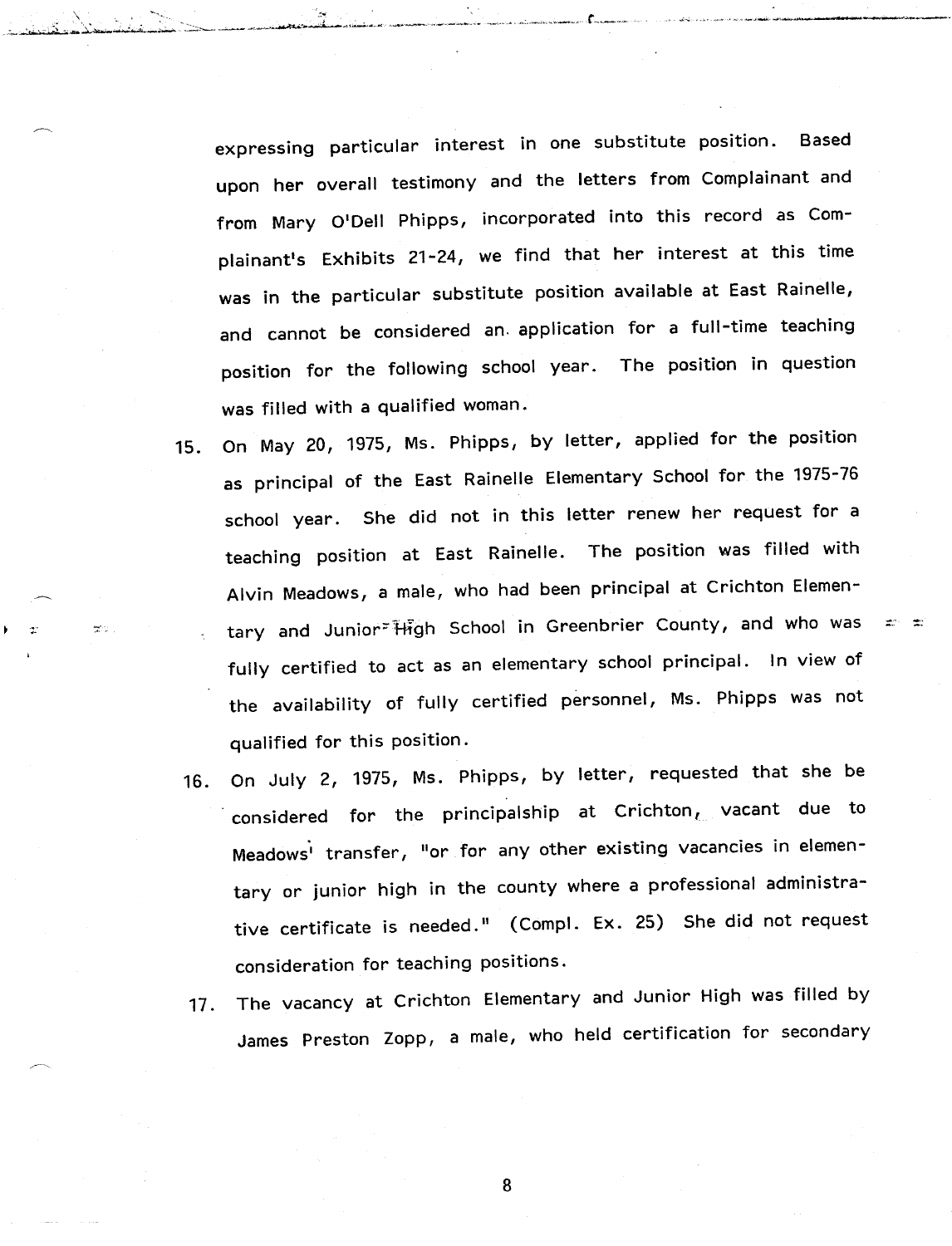school principal and was therefore fully certified to act as principal of a combined elementary and junior high school. In view of the availability of fully certified personnel, Ms. Phipps was not qualified for this position.

 $\sim$   $\sim$   $\sim$   $\sim$   $\sim$   $\sim$   $\sim$   $\sim$ 

,.;:\_·~t,;,,:,-,-\*~-;"~~~:,~~~~~,-,,-~~'=-:': ..:,~lOo\_;'''' •••. *,~t....•." "L*

- 18. No vacancies existed in 1975 and 1976 for positions for which Ms. Phipps was qualified based 'upon her professional administrative certificate endorsed for counseling.
- 19. On July 9, 1976, Ms. Phipps again sent a letter seeking employment in the Greenbrier County School System. In this letter she indicated interest in employment in one of the following areas: principalships filled by uncertified personnel; guidance counseling; journalism; secondary English; or elementary or junior high teaching.
- 20. Complainant cont $\tilde{\tilde{\mathbf{e}}}$ nds that subsequent to her application on July 9, 1976, she ought to have been considered for any administrative post held by an uncertified individual, and that her qualifications should have been compared with those of such individual. Charles Tilson, a male, was the only full-time school administrator not certified as principal in Greenbrier County in the years 1975-1977.
	- 21. Tilson was first employed as Administrative Head of the Williamsburg School for the 1974-75 school year. He was re-employed for 1975-76, 1976-77, and subsequent years. During his tenure as Administrative Head he followed the guidelines of the State Board of Education: he held an elementary education teaching certificate effective prior to his employment as Administrative Head, and heenrolled in, and pursued an educational program necessary to meet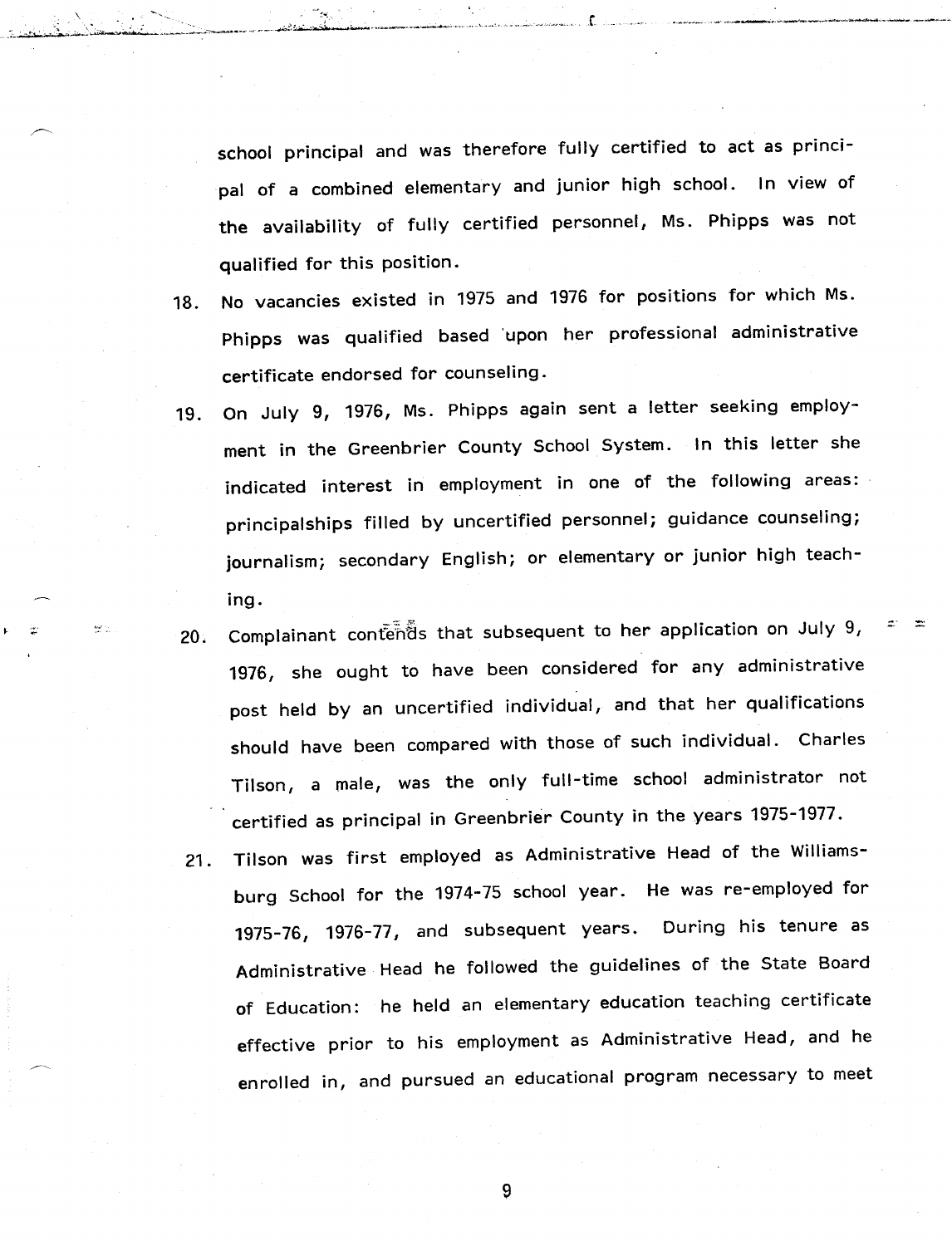the requirements for full certification. He performed satisfactorily both in his administrative capacity at Williamsburg and in his continuing education program. No certified principal applied for his position during this period.

\ ~ *~i4i~"""~--~~"'''-~'''* <sup>&</sup>lt; ~.:,:"-c~\_~ ~.;',4 .•••·•••~L~..i·, ~~\_.\_\_",,",", \_\_~>,\_\_ .,,,,,,,,,,,-

er.

- Respondent failed to renew Tilson's administrative head authoriza- $22.$ tion with the State Board of Education after 1974-75. Hinkle maintained that he was unaware of the annual renewal requirement. According to Dr. Robert Gabrys of the State Board, in view of Tilson's satisfactory progress in both job performance and his pursuit of necessary credentials, this failure by the Respondent represented a rectifiable error carrying no penalty for Respondent or Tilson.
- At the time that Tilson was initially employed at Williamsburg, Ms. 23. Phipps was not an applicant for administrative positions. At the time of her application in 1976, Tilson had successfully completed two years as Administrative Head. Ms. Phipps argues that Respondent had a duty to transfer Tilson from his administrative post and to replace him with her, an applicant who was also not certified, but who, she contends, was relatively more, qualified. We do not so find. In view of Respondent's general policy of reemployment, which was not based upon discriminatory animus toward any particular group, and which provides some measure of job security to employees, we find that the Williamsburg administrative post was not vacant at any time material to Ms. Phipps' applications nor was Respondent seeking uncertified applicants for this post, subsequent to Tilson's initial appointment on August 15, 1974.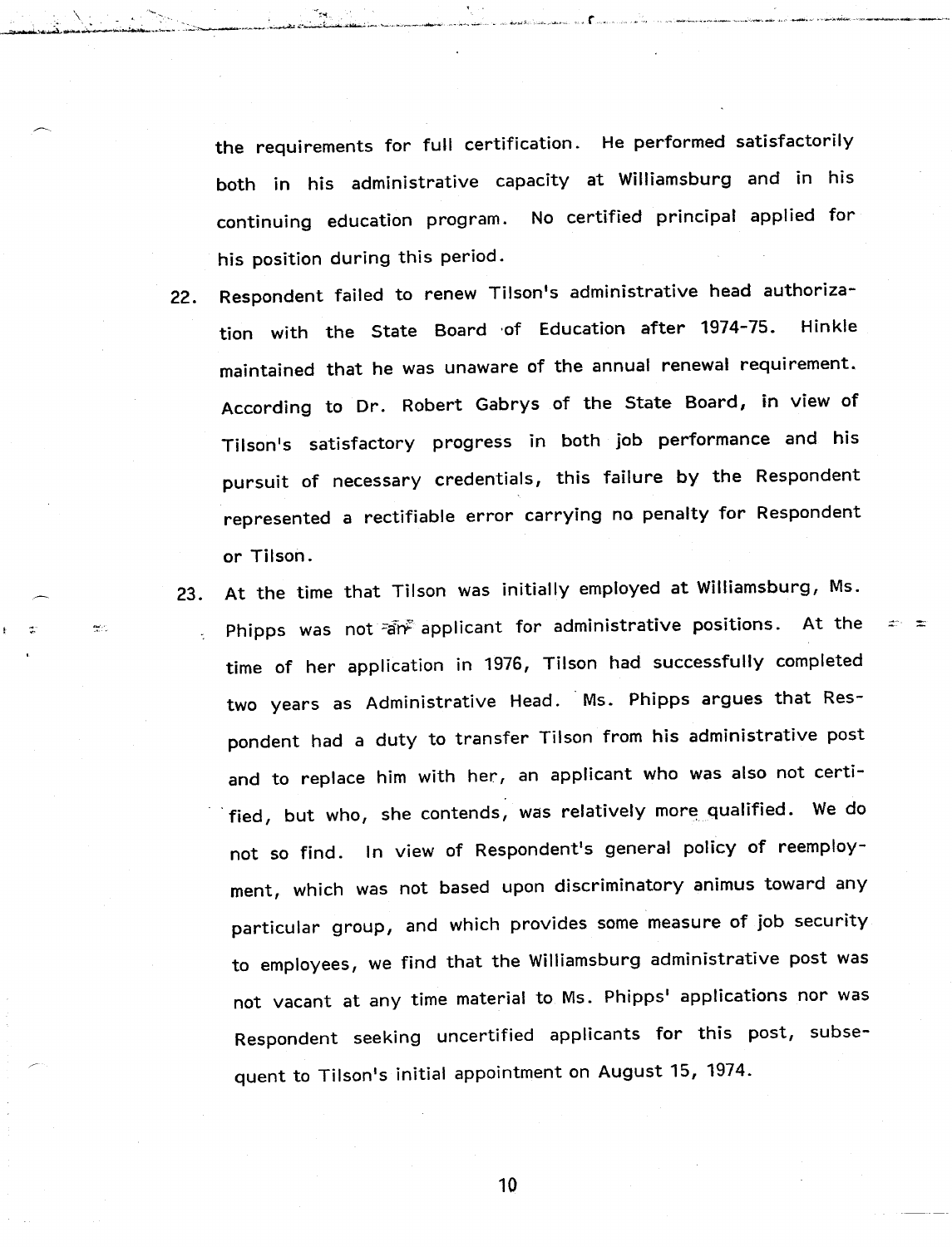24. At the time of Ms. Phipps' July 9, 1976, application, one full-time elementary principal position was available for 1976-77. This position was filled by Andrea McCall Phillips, a woman, who was a certified principal.

 $\frac{1}{2}$ 

wan di wang di kacamatan na kata di kacamatan kata manga kacamatan Kali da Manasi mata kacamatan na kacamatan manga

- 25. For the 1976-77 school year, hiring of teachers was as follows: Sixteen elementary school teachers were hired. Of these, 3 were men, 13 women; of the sixteen, nine (2 men, 7 women) were hired prior to Ms. Phipps' application; seven including 1 man (Baxter Griffith) and six women were hired after July 9, 1976. Two secondary English teachers were hired; one man (Daniel Boone) and one woman. Both were hired after Ms. Phipps applied. No guidance counselors or journalism teachers were hired for the 1976-77 school year.
- Ms. Phipps contentes that she was more qualified than Baxter  $26.$ Griffith and Daniel Boone, and that the failure to hire her in their stead constituted discrimination based upon sex. She presented no direct testimony that the failure to hire her as a teacher in 1976-77 was due to her sex.
- 27. Daniel Boone was hired to teach secondary English at Greenbrier West High School on July 28, 1976. He held a bachelor's degree and reciprocity certificate endorsed for teaching English major 7 through 12 and Speech major 7 through 12. The record does not indicate his teaching experience, nor does it explain what a reciprocity certificate is.
- 28. Baxter C. Griffith, Jr., was hired on July 30, 1976, as a teacherat Rupert Elementary School. At that time he held a bachelor's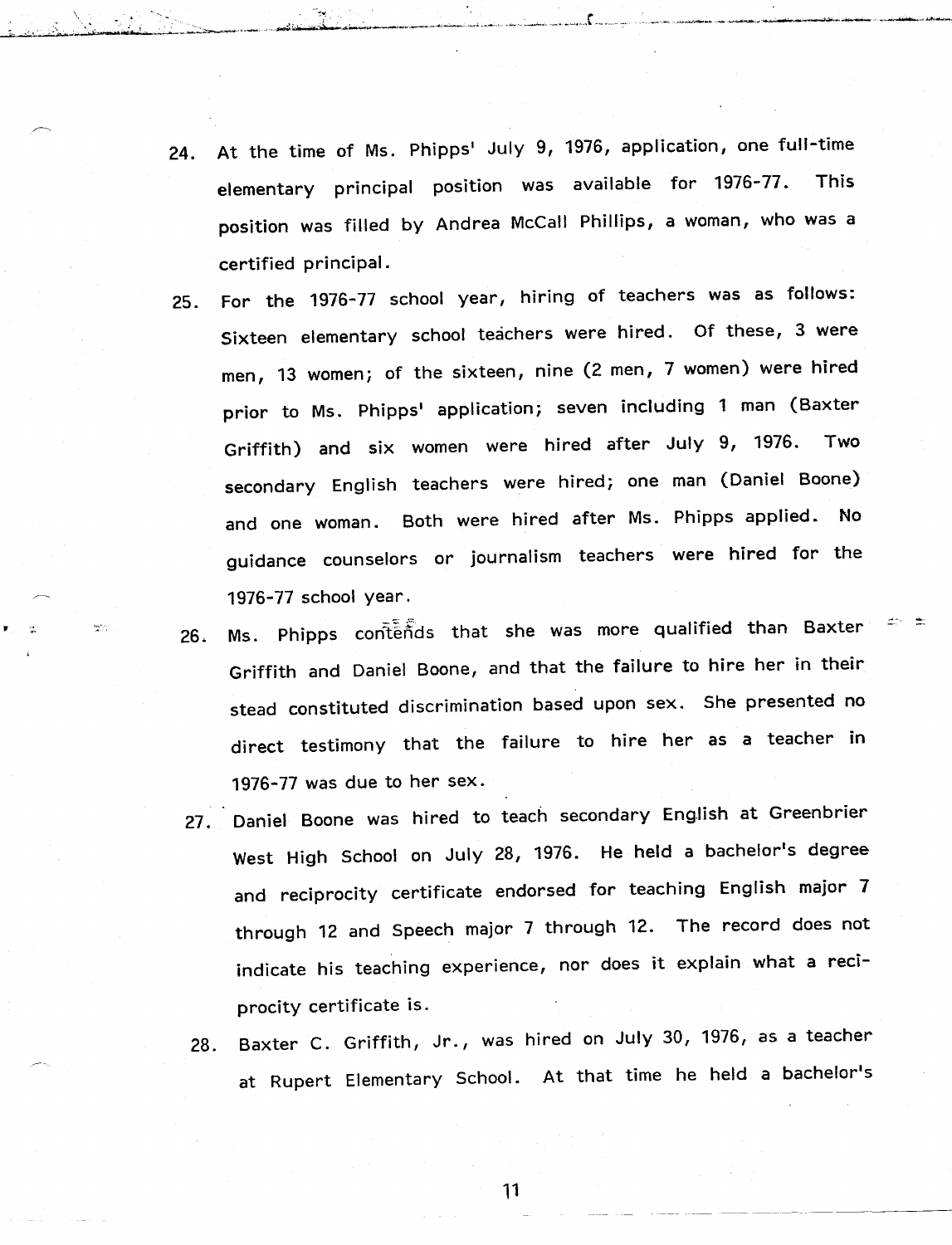degree with specialization in elementary education and a certificate endorsed for elementary education major 1 through 8 and social studies major 1 through 9. He had no teaching experience.

\. . ""! : .....;.·::C'it"iii~·~·.\'-I~'2>'';·\_,~l'~'':J' ,....:a..~~ .•,,::.;.;...~ ..•.,--,,'~~. ·••••~f" .••bj!j· • '~--~'~';"""'-

est il.

- Hinkle investigated Phipps' certification and her reason for resign-29. ing her position in Nicholas County in the middle of a contract year. He did not offer to interview Ms. Phipps, nor did he contact her directly regarding any of her applications, nor did he investigate the status of Complainant's health problems which had caused her resignation in Nicholas County. He concluded, based upon her history of employment in her last two years in Nicholas County, that she was not a suitable candidate for employment. Neither he nor Piercy compared her objective credentials, including her certifications and earlier teaching experience, to other applicants, male or femate, who were ultimately hired as teachers.
- Complainant's failure to teach beyond the first months in each of  $30.$ her two concluding years in Nicholas County, and her decision to resign from her position in September 1974, constituted a legitimate reason for Respondent to fail to consider her for employemnt in .. Greenbrier County in 1975 and 1976.

asi an

31. In November 1976, Hinkle sent a letter to Ms. Phipps regarding home bound teachers in response to an inquiry from her and parents regarding the possibility that she might perform homebound instruction. At the time Ms. Phipps contacted the Respondent regarding homebound teaching, there were no vacancies for such teaching positions in the County.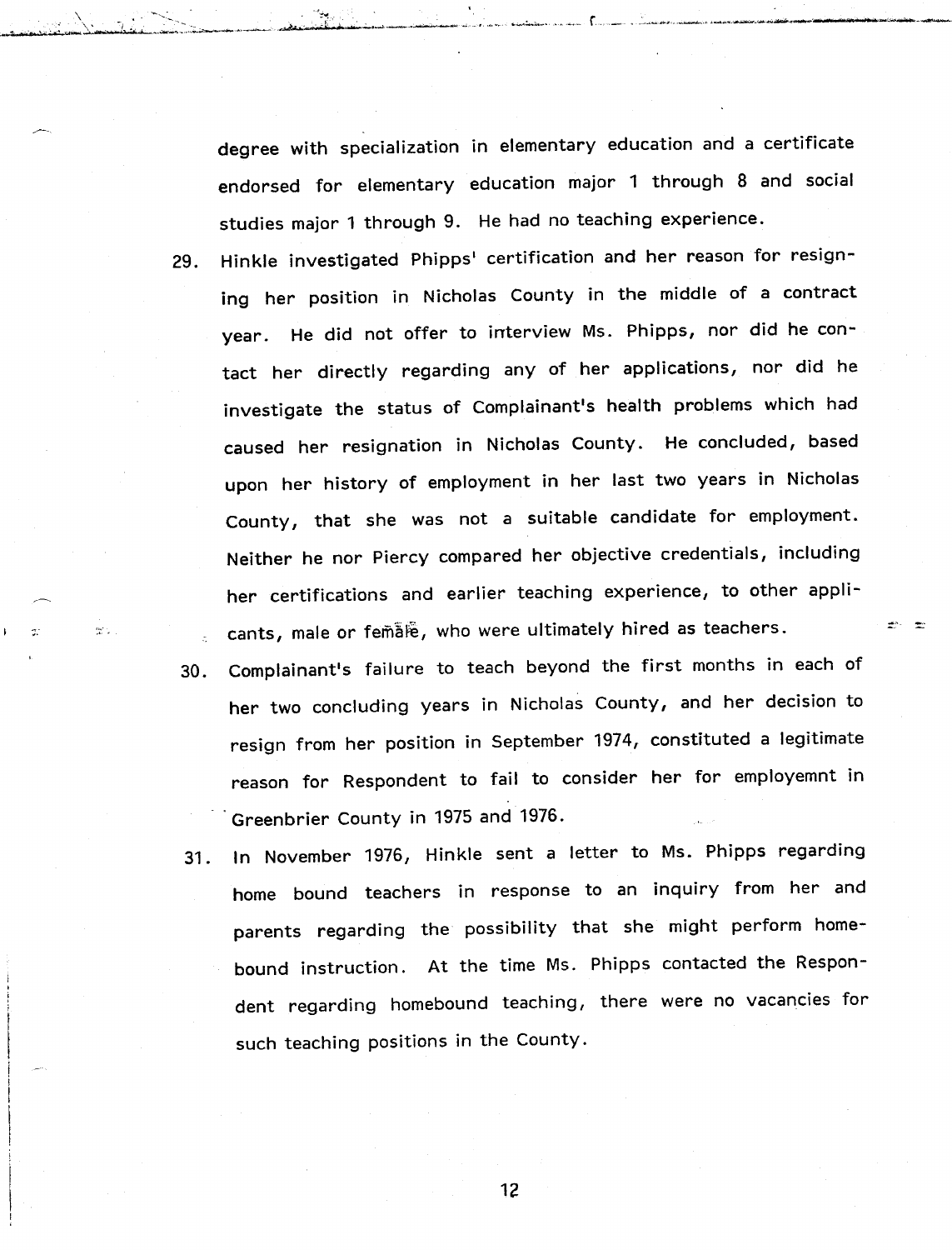- 32. Patricia Urbas applied by letter in 1974 for a job in teaching or administration in the Greenbrier County School System. At the time of her letter, she lacked six hours for her Masters in secondary administration which would have made her eligible for certification as a principal. George Piercy responded by informing her that no vacancies in her teaching fields were available. Respondent did not consider her for any administrative position, including the one at the Williamsburg School.
- 33. Mary O'Dell Phipps acted as principal of East Rainelle Elementary School for three school years, 1972-73, 1973-74, 1974-75. During these years, she was the only female principal in Greenbrier County. In 1975, she was placed on the transfer list as a teacher. This demotion came amid considerable community controversy, and was based upon events which transpired during her tenure as principal which reflected upon her performance as principal.
- 34. As of 1974, all major administrative positions within the County were held by men. The County school board consisted solely of men.
- 35. In 1970, 28.3 percent of the Greenbrier County work force was female and 5.3 percent of the overall Greenbrier County work force was females working in nonfarm management and administrative positions. In 1975, 37.5 percent of the Greenbrier County work force was female. In 1975-76 67 percent of the Respondent's total work force was female. Respondent's total work force ratio of females in 1975 was 180 percent of the size of the ratio for the whole population of the county. Therefore, it would be expected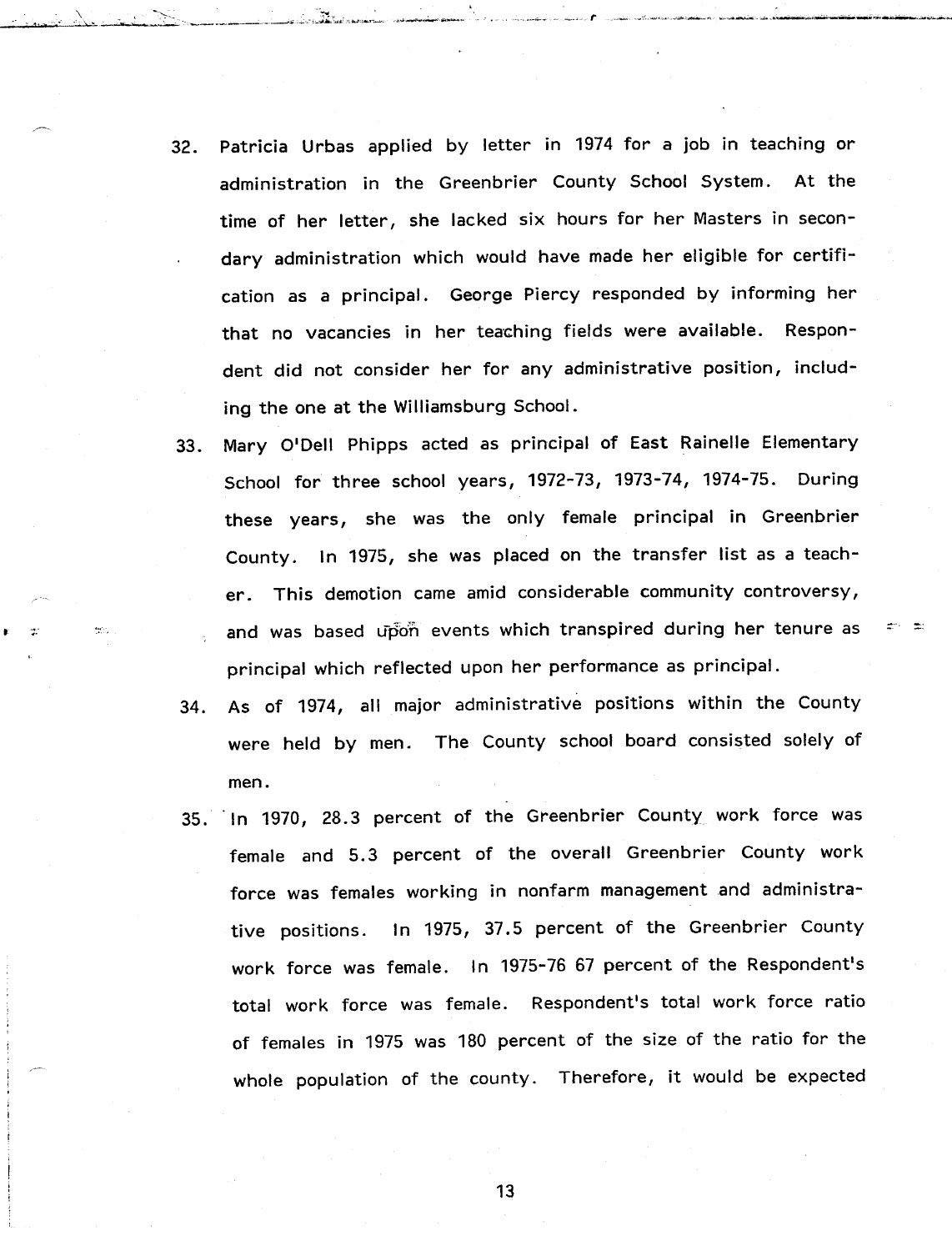that, in order to reflect general employment of women in the county, 9.5 percent of Respondent's administrative and managerial positions should have been held by women.

\ , ~ ~..;~~~~~~~\_.~.;~~-~~::--\_-----\_ ..~~----, .•.••...•.",;,;~,,,.--~\_..... ~\_..,.... ..;.~-"',.

- 36. Women were represented among Respondent's elementary teaching personnel as follows: In 1974-75, 155, or 88.8 percent of elementary teachers were female; in. 1975-76, 174, or 87.4 percent were female; in 1976-77, 161, or 89 percent were female.
- Women were represented among Respondent's secondary teaching  $37.$ personnel as follows: In 1974-75, 41 or 43.6 percent were female; in 1975-76, 41 or 42.7 percent were female; in 1976-77, 41, or 42.7 percent were female.
- 38. Women were represented among Respondent's full-time elementary and secondary and assistant principals as follows: In 1974-75, 1 of 21, or 4.7 percent were female; in 1975-76, there were no women out of 21 principals; in 1976-77, one of 21, or 4.7 percent were female. \*
- employed Respondent full-time principals, addition to 39.  $In$ teacher-principals at Maxwelton and Anthony Creek, due to their small size. These administrators, drawn from the faculty at the schools, were both men in 1974-75 and 1975-76. In 1976-77, the principal at Maxwelton was replaced by a woman. When all principals are conbined, Respondent employed two women out of a total of 23 in 1976-77, or 8.7 percent of all principals were women. \*

This is less than the expected representation of women in administrative posts, but no tests of statistical significance were performed.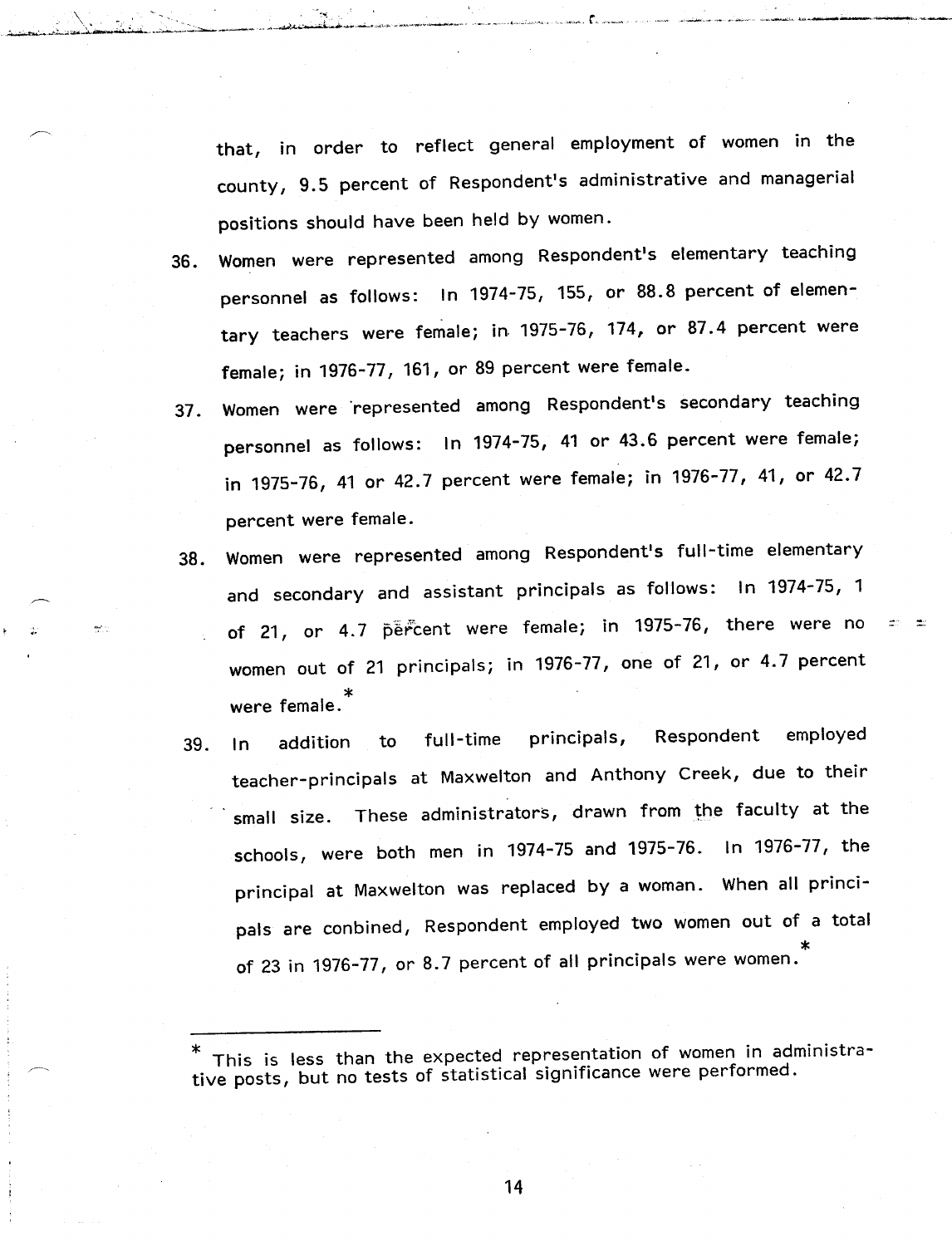Hinkle was responsible for hiring Andrea Phillips as a principal in 1976, and for hiring three women, out of six new principals hired, in 1978.

- 40. The record does not reveal any overall discrimination against women in hiring for teaching or school administration jobs in 1974-1976.
- 41. Had Carolyn Phipps been hired as a teacher in 1975-76 she would have received the following salary through the 1981-82 school year: 1975-76 - \$10,339.40; 1976-77 - \$12,185.40; 1977-78 - \$13,444.40; 1978-79 - \$14,953.00; 1979-80 - \$17,020.00; 1980-81 - \$18,219.00; 1981-82 - \$20,512.00. If Carolyn Phipps had been hired as a principal or administrative head, she would have been entitled to receive a supplement to the base salary based upon th number of teachers and students supervised..

يأرجعه

- 42. In the period from 1975 to the present, Ms. Phipps had the following income from wages: 1975, \$614; 1976, \$0; 1977, \$1,441; 1978, \$1,730; 1979, \$1,730; 1980, \$2,039; 1981, \$1,768. In addition, she . earned a total of \$34,019 from the bookstore she was operating as a small business during these years.
- 43. Had Ms. Phipps been employed by the Respondent, 80 percent of her medical bills of \$1,475.45 would have been covered by medical insurance obtained by the Respondent.
- 44. On July 12, 1977, Ms. Phipps applied for a disability annuity from the Teachers Retirement Board of West Virginia alleging that "dueto permanent disability for further service as a teacher, I quit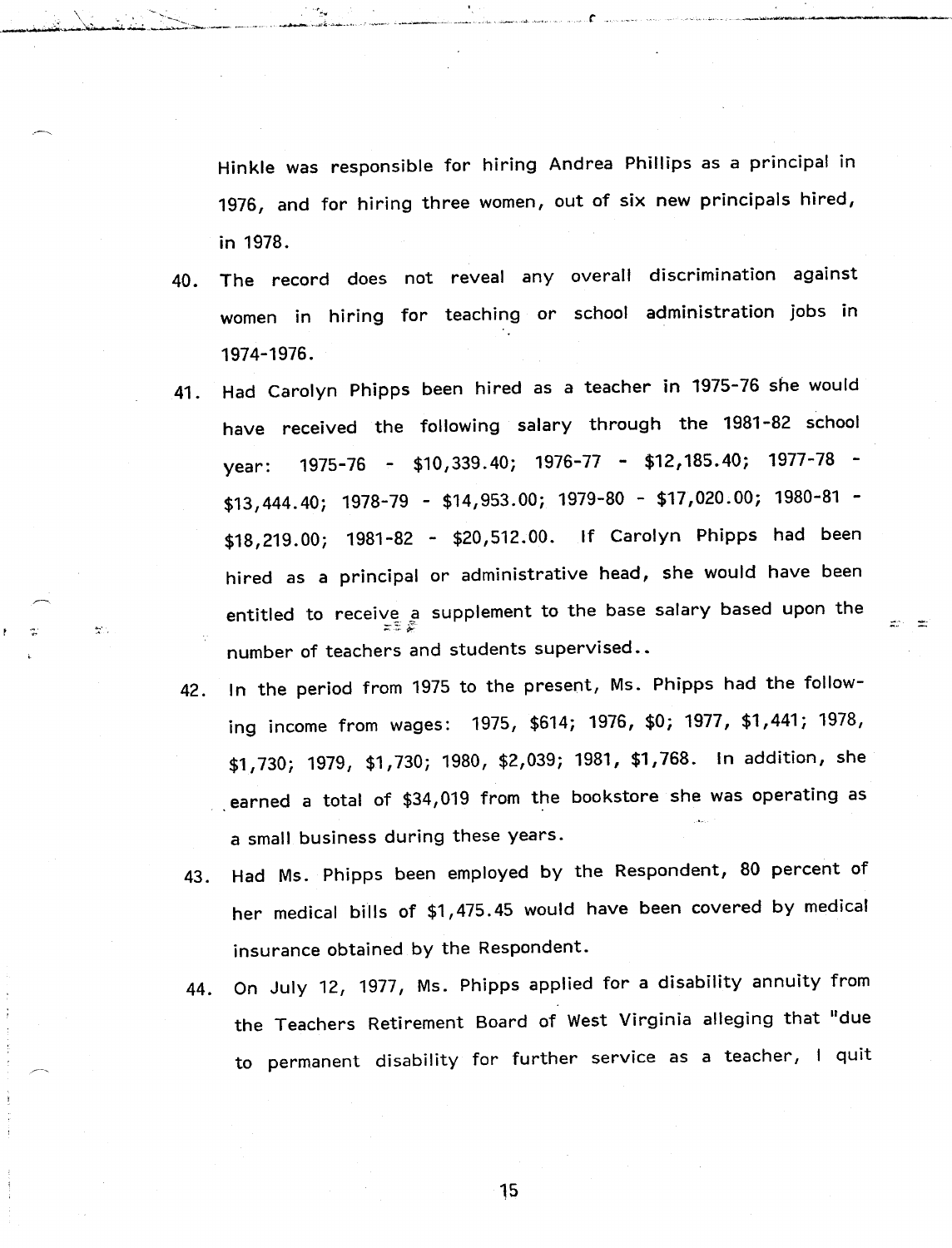teaching on September 23, 1974." (Compl. Ex. 48). Disability benefits of \$144 per month were paid to her beginning March 1, 1977. The amount was raised to \$157 per month in 1981.

- 45. Ms. Phipps made no attempt to obtain any employment from July 12, 1977, the date of her application for disability benefits, to the date of the public hearing in this matter.
- 46. We find that she did not make reasonable efforts to mitigate her damages from July 12, 1977 to the present.

### IV CONCLUSIONS OF LAW

- 1. At all times referred to herein, the Respondent, Greenbrier County Board of Education, is and has been an employer within the neaning of Section 3(d), Article 11, Chapter 5 fo the <u>Code</u> of West Virginia.
- 2. At all times referred to herein, the .Complainant, Carolyn Phipps, was a citizen and resident of the State of West Virginia, and is a person within the meaning of Section 3(a), Article 11, Chapter 5 .of the Code of West Virginia.
- 3. On October 8, 1976, the Complainant filed a complaint with the Charleston Human Rights Commission, which properly alleged that Respondent had engaged in one or more discriminatory practices against the Complainant as an individual in violation of Section 9, Article 11, Chapter 5 of the Code of West Virginia.
- 4. The Complaint filed October 8, 1976, was timely filed within 90 days of an alleged act of discrimination.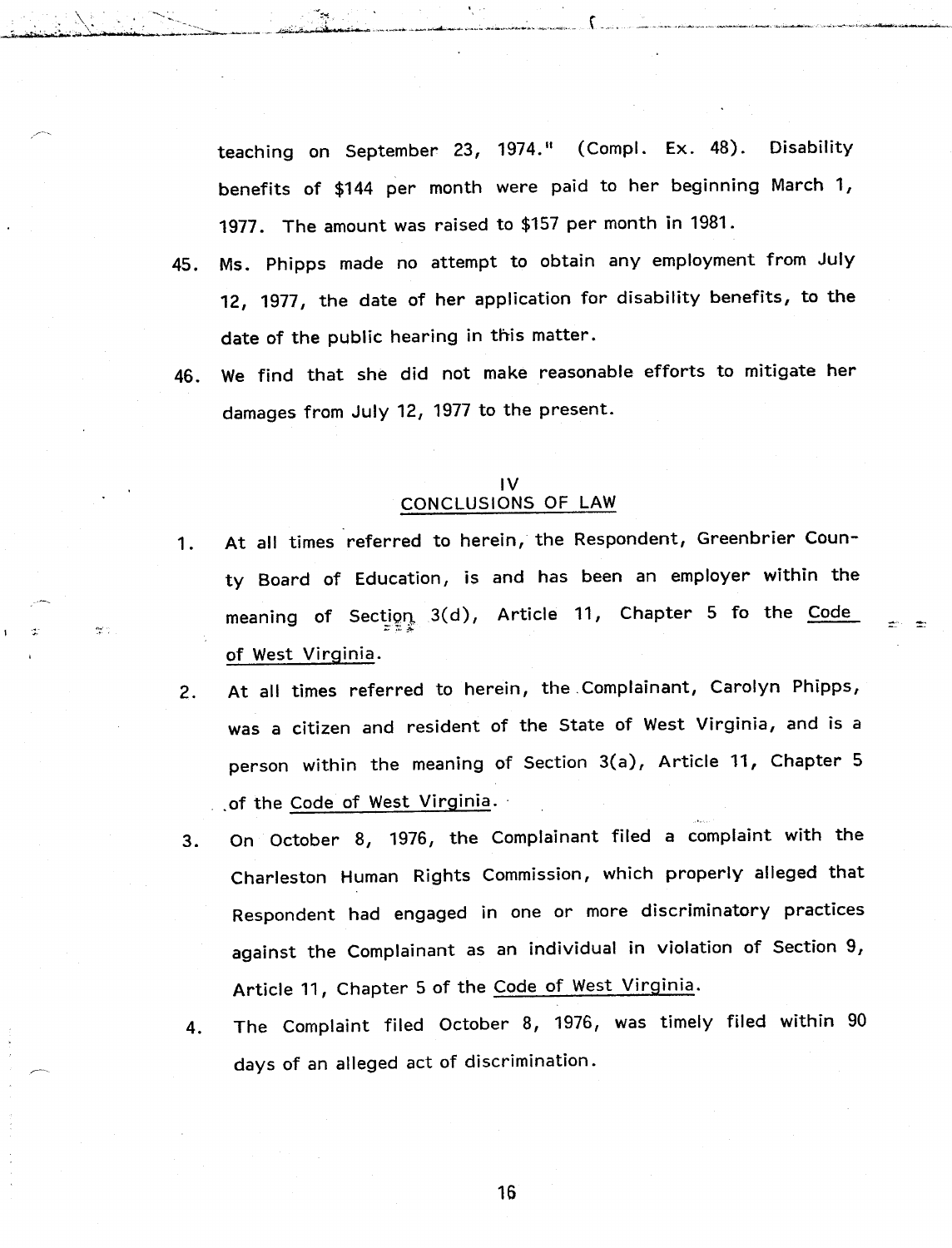The West Virginia Human Rights Commission has jurisdiction over 5. the parties and subject matter of this action pursuant to Sections 8, 9, and 10, Article 11, Chapter 5 of the Code of West Virginia.

 $\Delta \times \mathbb{R}^2$  . In the set of  $\mathbb{R}^2$ 

..• <sup>~</sup>' .. '0:5 .•. , **tt .~~***\_<;J""~\_,\_:,,,:,~-\_:,;;::..-- ...•...•..... \_-\_.-, ~~ .••....•. '""'......;.~\_..\_.•..,~.-....,.* "w-'. '.'-'

6. To prevail on the merits, the Complainant must prove by a preponderance of the evidence that sex was a factor in the decision not to hire her in 1975 and 1976. The West Virginia Supreme Court of Appeals has adopted the framework of McDonnell-Douglas Corp., v. Green, 411 U.S. 792 (1973) and its progeny for the procedure for the evaluation of evidence presented in employment discrimination cases wherein there is alleged disparate treatment of a member of a protected class. Shepherdstown Volunteer Fire Department v. West Virginia Human Rights Commission, et al, 309 S.E.2d 342 (1983). Texas Department of Community Affairs v. Burdine, 450 U.S<sup> $\bar{z}$ 248 (1981).</sup>

Under the Shepherdstown analysis, the burden is upon the Complainant to prove by a preponderance of the evidence a prima facie case of discrimination which burden may be carried by showing (1) that the Complainant belongs to a protected group under the statute; (2) that he/she· applied and was qualified for a position or positions for which there was an opening; (3) that he/she was rejected despite his/her qualifications; and (4) that after the rejection, the Respondent continued to accept the applications of similarly qualified persons and in fact hired persons similarly qualified. If the Complainant is successful in creating this rebuttable presumption of discrimination, the burden then

⊯o me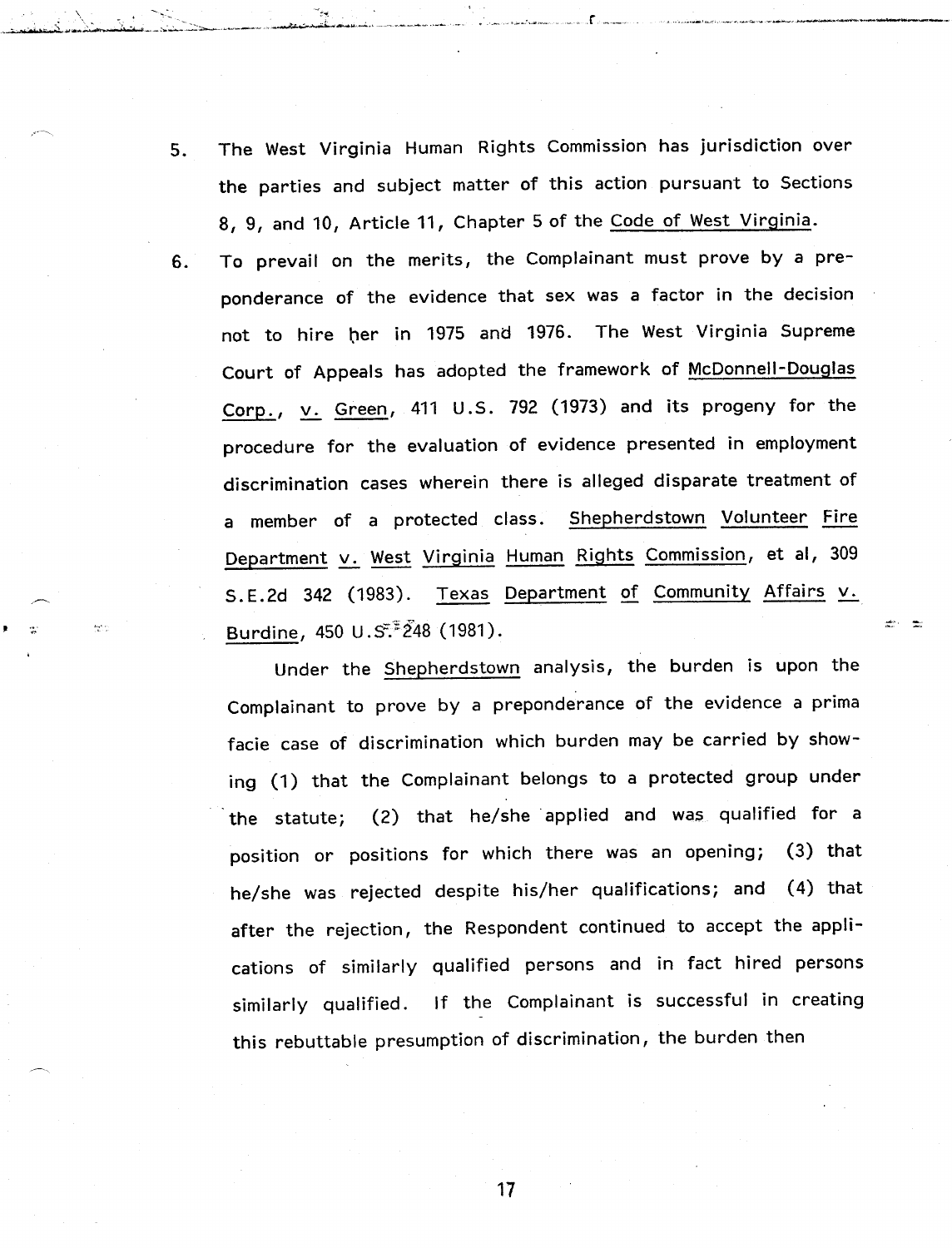shifts to the Respondent to offer some legitimate and non-discriminatory reason for the rejection. Should the Respondent succeed in rebutting the presumption of discrimination, then the Complainant has the opportunity to prove by a preponderance of the evidence that the reasons offered by the Respondent were merely a pretext for the unlawful discrimination';

\ ~.  $-\frac{1}{2}$  ,  $-\frac{1}{2}$  ,  $-\frac{1}{2}$  ,  $-\frac{1}{2}$  ,  $-\frac{1}{2}$  ,  $-\frac{1}{2}$  ,  $-\frac{1}{2}$  ,  $-\frac{1}{2}$  ,  $-\frac{1}{2}$  ,  $-\frac{1}{2}$  ,  $-\frac{1}{2}$  ,  $-\frac{1}{2}$  ,  $-\frac{1}{2}$  ,  $-\frac{1}{2}$  ,  $-\frac{1}{2}$  ,  $-\frac{1}{2}$  ,  $-\frac{1}{2}$  ,  $-\frac{1}{2}$  ,  $-\frac{1$ 

- 7. The Complainant in this matter failed to meet her initial or ultimate burden of proof on the claim that Respondent failed to hire her as a principal because of her sex. We base this conclusion upon the fact that Complainant was not qualified for any position for which fully certified personnel were available, as she did not have certification as a principal. All vacancies in administrative posts referred to in her letters of application in 1975 were filled by certified principals. We further conclude that there was no vacant administrative post for which she was qualified in 1975 or 1976. Thus, she has failed to meet her burden in that she has failed to show that she was a qualified applicant for a vacant position for which the employer was seeking applicants.
- 8. We reach the conclusion that Complainant has failed to prove discrimination in the failure to hire her as principal despite the general background and statistical evidence tending to show that Respondent did not generally employ women as principals in 1970-76. Although statistical evidence is relevant, admissible, andcan support an individual's claim of disparate treatment based upon sex, statistical evidence alone cannot prove such an allegation without additional evidence specific to the individual Complainant.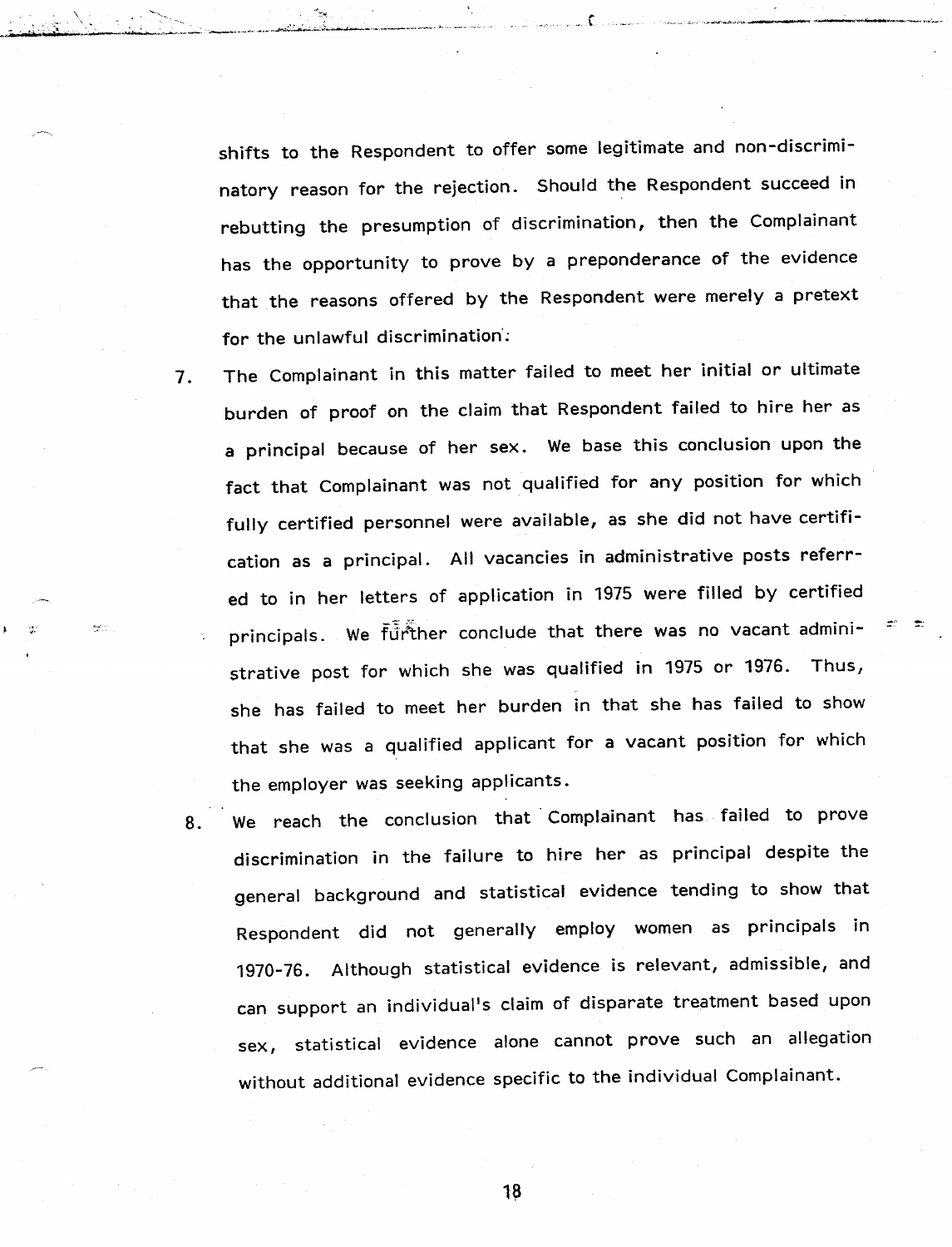9. Where an employer is not seeking applicants for a position, and does not have a vacancy, that employer is under no duty to evaluate the relative qualifications of employees and applicants, or to replace current employees with applicants in order to perform its duty under the West Virginia Human Rights Act.

\ ,~. -- - ~"':'''';

والبيه

-,,~~\.~ u;.•..•.~\_..~~" ,..::\_\_ ,\_.,, ~.,,\_ *"-<~I"'~~·"'''~'''':'.,~,.·.·,.,"-", "-~.'.-"--".",-",,,, .,- ,."~'*

- 10. Complainant has failed to prove, by inference or otherwise, that Respondent's failure to hire her as a principal was based, in whole or in part, on her sex.
- 11. Based upon the totality of the evidence and the credibility of the witnesses, we find that the Complainant has failed to meet the burden to prove that the failure to hire her for a teaching position in 1975-76 in Greenbrier County was based upon her sex. We base this conclusion upon the following considerations. The circumsurrounding Complainant's resignation from Nicholas stances County involving two consecutive years during which she taught only a few months, justify a reluctance to hire her for a position in Greenbrier County. Where an employer has obtained information which would legitimately cause it to reach a personnel decision, it is not, under the Human Rights Act, required to delve further, unless the reason for its failure to investigate is shown to be the result of illegal discriminatory animus toward a protected group. The evidence overall in no way supports a conclusion that Respondent was reluctant to hire women into teaching positions. No direct evidence of discrimination against Complainant regarding her applications for teaching positions was offered. While subjectiveness in the hiring process, as existed here, may be evidence supporting discrimination, such evidence must be coupled with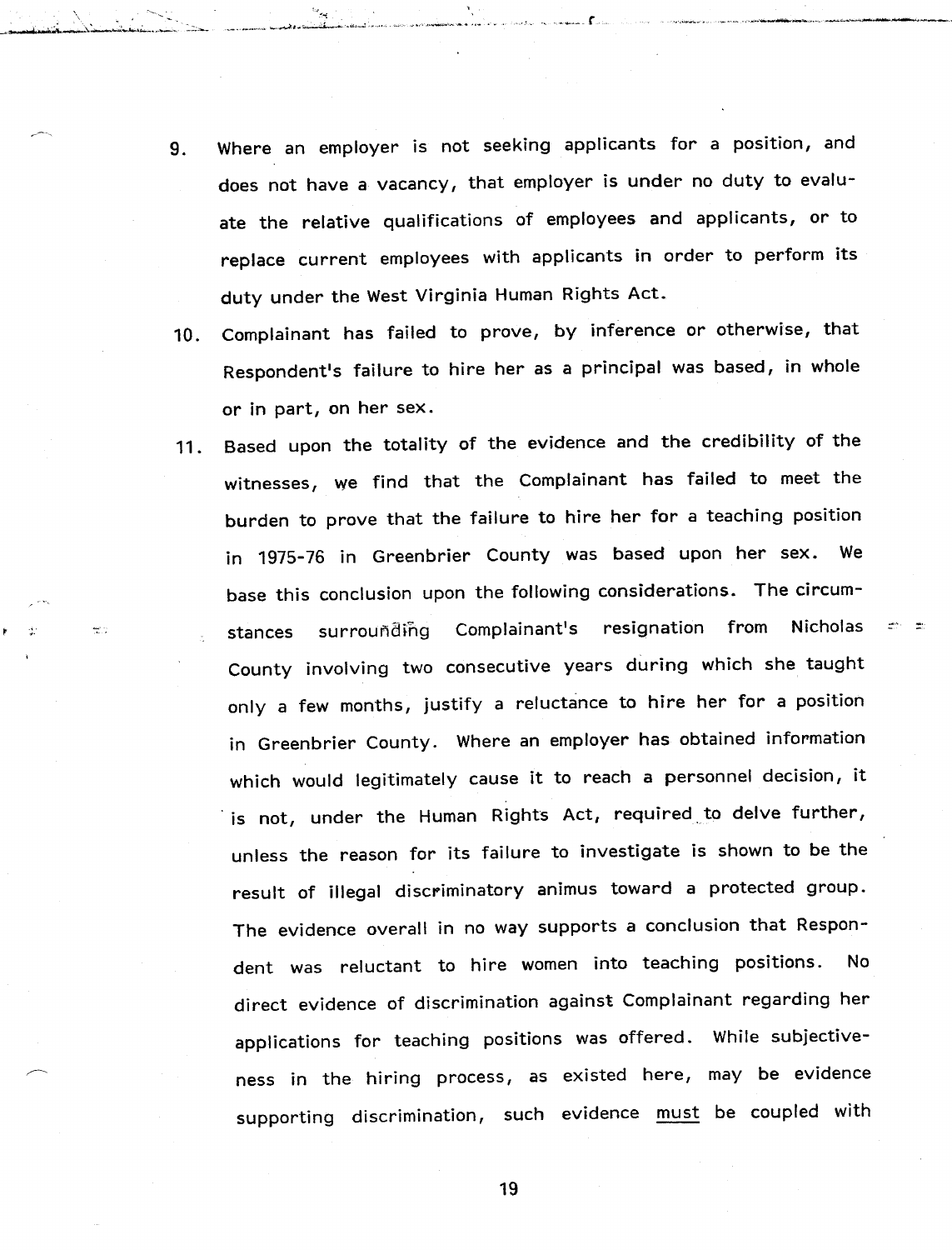additional proof which would support the contention that the effect of this subjectivity was to allow the employer to discriminate against a protected group, or against an individual because of that person's membership in a protected group. No such evidence is available here regarding the teaching positions at issue. \*

12. The Respondent's failure to hire the Complainant as a teacher, and in particular Respondent's decision to hire Baxter Griffith and Daniel Boone in 1976, was not based, in whole or in part, on her sex.

 $= 7.5$ 

\* Subjective nature of hiring decisions may be evidence of discrimination, particularly where claims of discrimination in this context are bolstered by statistical evidence. However, in this case the decision not to consider the Complainant. for the jobs for which her statistical case, is strong lay with objective,· not subjective, factors: certification and vacancies. As the Hearing Examiner noted at the close of hearing, had the Complainant sought the administrative head position at the Williamsburg School in 1974, when Tilson was promoted, and had she at that time been a teacher in the county, her claim of discrimination might have been persuasive. Such was not the case. The only positions which were available and for which she was qualified were teaching posts. As the Complainant's attorney himself noted, utilization of women by Respondent was skewed toward teaching positions. This is not to say that the underutilization of women in administrative posts, and the supportive evidence of discriminatory atmosphere, is not true; rather it merely says that the Complainant in this matter was not herself the victim of discrimination in Respondent's failure to hire her.